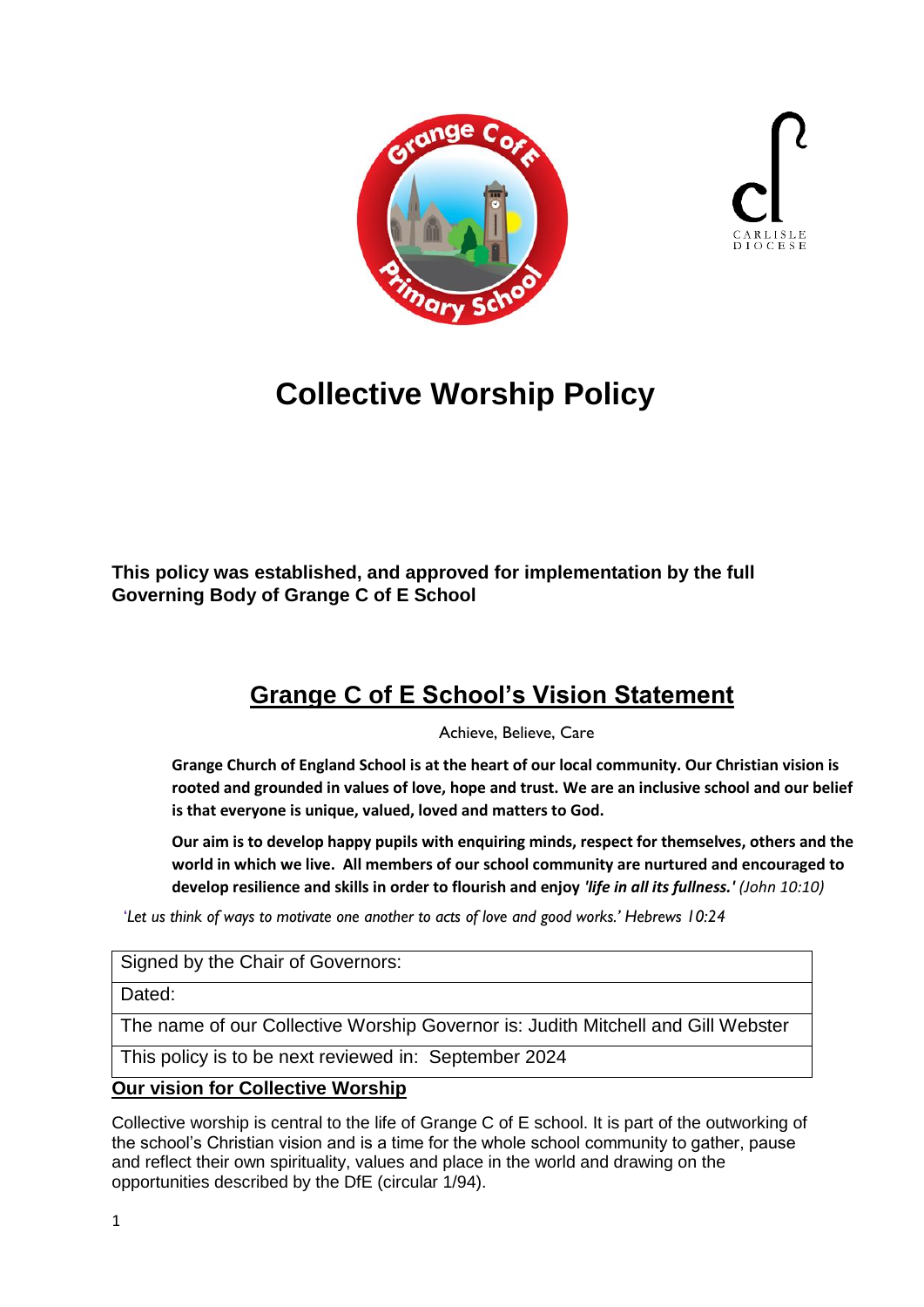#### *'…there is a strong educational case for experience of worship being part of school life, since its omission lessens the possibility of understanding traditions to which worship is essential;'*

#### *Church of England Vision for Education 2016*

Collective worship is not the same as an assembly, though can take place in the same gathering. A school may hold any number of assemblies each week but must have a daily act of collective worship. Collective worship can be held in class or tutor groups for a shorter period of time.

#### **Aims**

#### **Inclusive, Invitational, Inspirational**

The aims of collective worship **in this school** are:

- Collective worship will help educate for wisdom, knowledge and skills, hope and aspiration, dignity and respect as well as developing community and understanding of living well together.
- It aims to be inclusive, invitational and inspirational
- It is central to the life of the school
- It supports pupils and adults in their spiritual growth
- Supports pupils in their understanding of the Trinitarian nature of God in Christian belief
- Introduces pupils to a variety of forms of Christian worship that reflect the rich diversity of experience in Anglican (and other Christian traditions) locally and globally.
- Enables pupils to use the use of silence or stilling, reflection and prayer
- Provides opportunities to explore the 'Big Questions' of life and to recognise the responses that have been made to these by people of faith
- Affirms the uniqueness and contribution of every individual in the sight of God

#### **Legal Framework**

Since 1944 collective worship has been a legal requirement in maintained schools. The law requires that all registered school age pupils take part in an act of worship each day. In a church school these acts must be distinctively Christian in nature. By inviting the school community to worship, we need to consider the varied backgrounds that the school community come from and therefore collective worship is invitational rather than confessional in nature.

At this school collective worship is conducted in accordance with the Trust Deed and Instrument of Government and is consistent with the beliefs of the Church of England.

#### **Planning, Recording and Evaluation**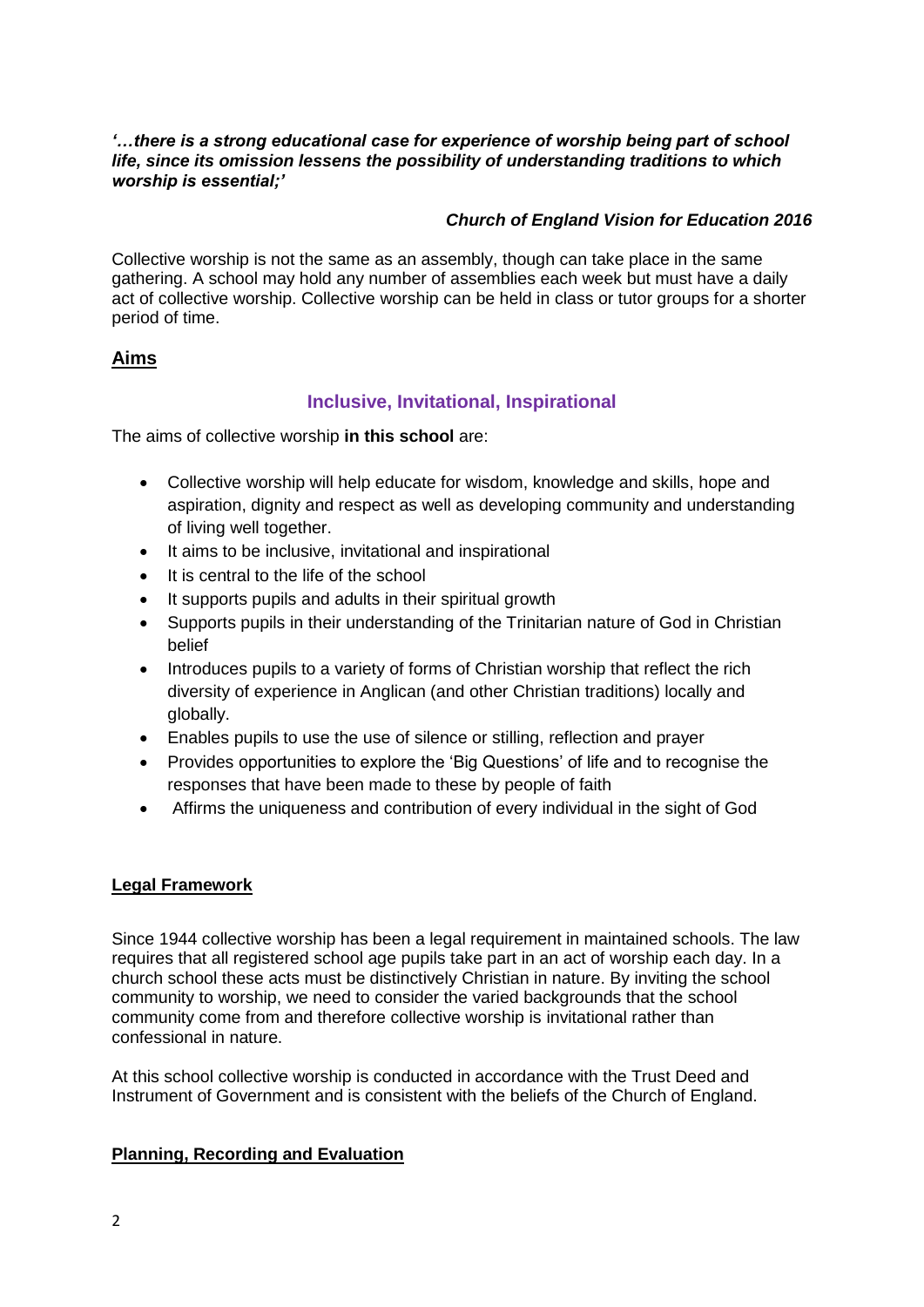The content and planning of collective worship should be varied. The themes for each week/half term/term are shared with staff and visiting clergy at the beginning of each term and include ideas for stories from the Bible that support this. However, the pattern is flexible and on occasions, will focus on a response to local or national events. Worship is planned on a rolling cycle.

The plan is based on half term themes, with core Christian values being explored. It is broken down into weekly sub themes with a key text from the bible identified. These themes are reflected in the hall and classrooms. Where relevant the 'Heartsmart' theme is linked with the cw.

The school visits the local church for worship, particularly at major festivals in the Christian calendar Harvest, Christmas, Easter and for the Leavers' service at the end of school year. On occasions, usually at Harvest the school is welcomed to the Methodist or URC church for worship.

We also use classroom areas and at times outdoor areas e.g. school grounds or reflective spaces set up in classrooms as a focus for worship.

#### **Resources**

The school uses a variety of resources recommended by Carlisle Diocese that are available to use when planning collective worship. Amongst others, we utilise materials from Carlisle Diocese, from other Diocese such Jumping Fish resources from Gloucester, The Barnabas Trust, SPCK, Christian Aid. Imaginor, Heartsmart and other story/parable-based explorations. including resources from the world-wide church. In addition, the school has a global outlook and a focus on UN CRC and related resources relating these to our school values of Love, Hope and Trust.

#### **Responsibilities**

**Headteacher (CW lead) –** has the delegated responsibility for day to day acts of collective worship:

Identifying and planning themes Support where required for those leading worship Identifying training needs Monitoring and evaluation of collective worship

**Foundation Governors –** monitor and evaluate the impact of collective worship in our school through governor observations and ensure collective worship is consistent with the trust deed. The governor with collective worship responsibility will report annually to the full governing board and propose any necessary amendments to the School Development Plan, including any need for staff development or training. *See Appendix 4.*

**Leaders of collective worship –** plan and deliver acts of worship.

#### **Visitors**

We encourage guest leaders of collective worship throughout the year. Some of these may be linked to a specific project or organisation. Please see additional diocesan guidance for religious or faith visitors taking part in collective worship.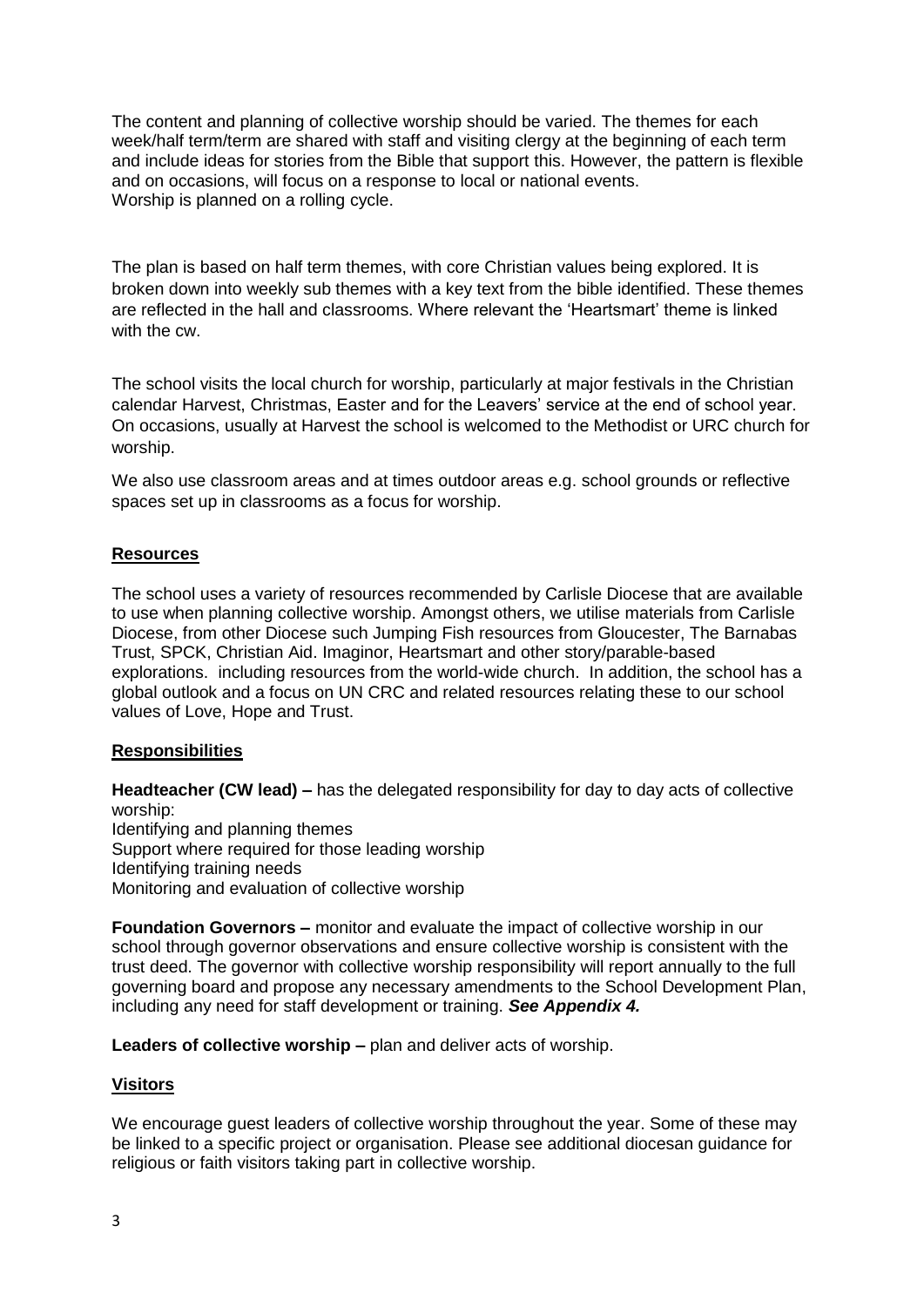**[https://www.carlislediocese.org.uk/documents/guidance-staff-when-faith](about:blank)[representatives-visit-ce-school/](about:blank)**

**[https://www.carlislediocese.org.uk/documents/guidance-faith-representatives](about:blank)[visiting-schools/](about:blank)**

#### **Review**

There will be a review every three years of this policy. Its effectiveness will be monitored by the collective worship leader, together with a senior leaders and governors. This will include discussions with other members of staff, observation of teaching and monitoring of children's work. Evaluation of teaching plans will from part of any review. The outcomes will influence the school development plan.

#### *Evaluation and Review*

Evaluation and review is carried out in a variety of ways. Children are invited to give feedback and respond during or after an act of worship-this may take different forms-verbal or written. The Head and Clergy meet regularly to review what we do and the impact. Collective Worship features at a regular staff meeting item at the beginning of each term. Governors are kept informed of the themes through the Headteacher's regular report to Governors and feedback from the governor who monitors the area. Our school is reflective in nature and points of action are put in place following reviews.

The Governors with oversight of collective worship will be appointed annually and will meet with the worship coordinator to monitor

- The implementation of this policy
- The ongoing development of the rolling plan
- The evaluation for worship

Each year these governors seek the views of stakeholders to evaluate the impact of worship and to identify ideas for future development through:

- Talking with the pupils and school council.
- Informal conversations with parents after Friday celebration worship or at special services or church acts of worship and at parents' evenings.
- The parent's questionnaire
- Seeking the views of staff and visiting worship leaders

Foundation governors also participate in collective worship and provide feedback.

*This guidance takes into account current requirements for collective worship in the new SIAMS schedule from September 201*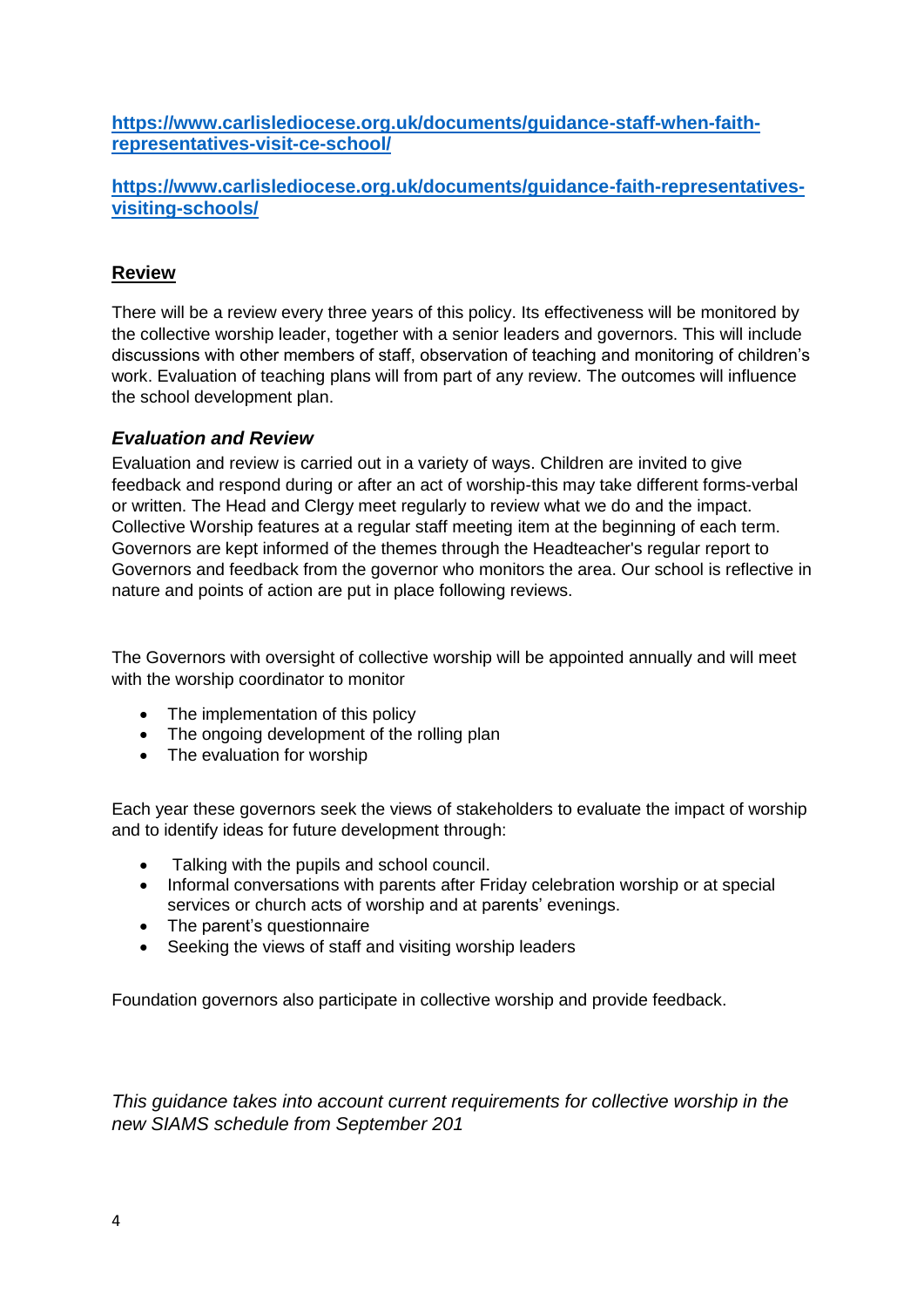### **Appendix 1**

#### **Example questions to ask during monitoring activity for Collective Worship**

This is intended to help governors and others to monitor or evaluate the effectiveness of acts of collective worship. The prime concern is to ensure that the governors' policy on collective worship is being delivered. Monitoring the effectiveness of the worship leader is the headteacher's responsibility and governors should guard against judging or commenting on this aspect. Governors who are present in worship should participate in the worship fully.

| Question                                                                                                                                                                                                                                                                                                            | <b>Comments</b> | <b>Action required</b> |
|---------------------------------------------------------------------------------------------------------------------------------------------------------------------------------------------------------------------------------------------------------------------------------------------------------------------|-----------------|------------------------|
| Are the children:                                                                                                                                                                                                                                                                                                   |                 |                        |
| Engaged, interested and responding well<br>$\bullet$<br>Actively involved - they took part through<br>$\blacksquare$<br>drama, roleplaying, readings etc<br>Able to take a lead - they made choices<br>$\bullet$<br>that affected the worship<br>Enjoying worship<br>$\bullet$<br>Moved/made to think<br>$\epsilon$ |                 |                        |
| Does the presentation:                                                                                                                                                                                                                                                                                              |                 |                        |
| Vary in pace, format and emotional tone -<br>$\bullet$<br>were there lively and quiet times<br>Appeal to the senses<br>$\bullet$<br>Allow for a variety of learning styles<br>Allow for a range of responses                                                                                                        |                 |                        |